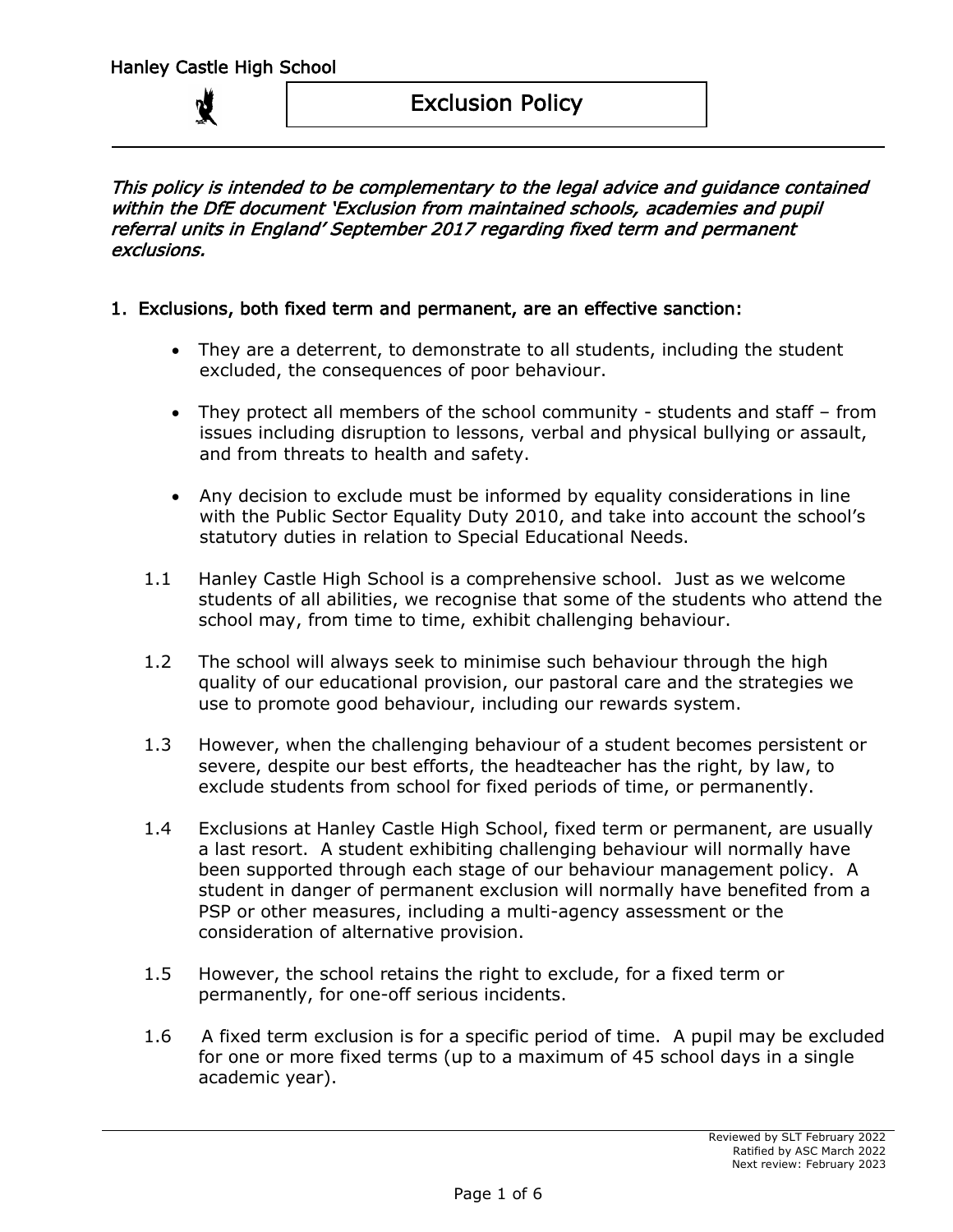- 1.7 Pupils whose behaviour at lunchtime is disruptive may be excluded from the school premises for the duration of the lunchtime period. An exclusion that takes place over a lunchtime should be counted as half a school day. In these circumstances parents or guardians will be expected to collect the pupil and supervise them for the duration of the lunch hour.
- 1.8 The law does not allow for extending a fixed-term exclusion or "converting" a fixed-term exclusion into a permanent exclusion. In exceptional circumstances (usually where further evidence has come to light) a further fixed-term exclusion may be issued to begin immediately after the fixed-term exclusion ends or a permanent exclusion may be issued to begin immediately after the end of the fixed-term exclusion.

# 2. Circumstances where exclusion, fixed term or permanent, might be appropriate

- 2.1 These include serious breaches of the school's behaviour management policy for example verbal or physical (actual or threatened) abuse towards any member of the school community, drug-related incidents, defiance, persistent bullying or cyber-bullying. This is not intended to be an exhaustive list. Each child and each incident will be different, and the school retains the right to respond flexibly, as appropriate.
- 2.2 In addition, students may be excluded, for a fixed term or permanently, for persistent disruptive behaviour. In the first instance this might be for one or two days. However, persistent disruptive behaviour, even at a low level, may result in permanent exclusion. This is to protect students and teachers from the damage caused to the quality of educational provision by prolonged exposure to such behaviour.

# 3. Behaviour outside school

3.1 The school's behaviour management policy, where reasonable, extends to occasions when a student is neither on school premises nor in the charge of school staff. Examples of this include school trips, the journey to and from school, school sports fixtures away from home and work experience placements, or on any occasion where there is a clear link between the behaviour and maintaining good behaviour and discipline among the student body as a whole, or where the behaviour could adversely affect the reputation of the school. Poor behaviour in such circumstances will be dealt with as if it had taken place in school, and fixed term or permanent exclusions may be applied as appropriate.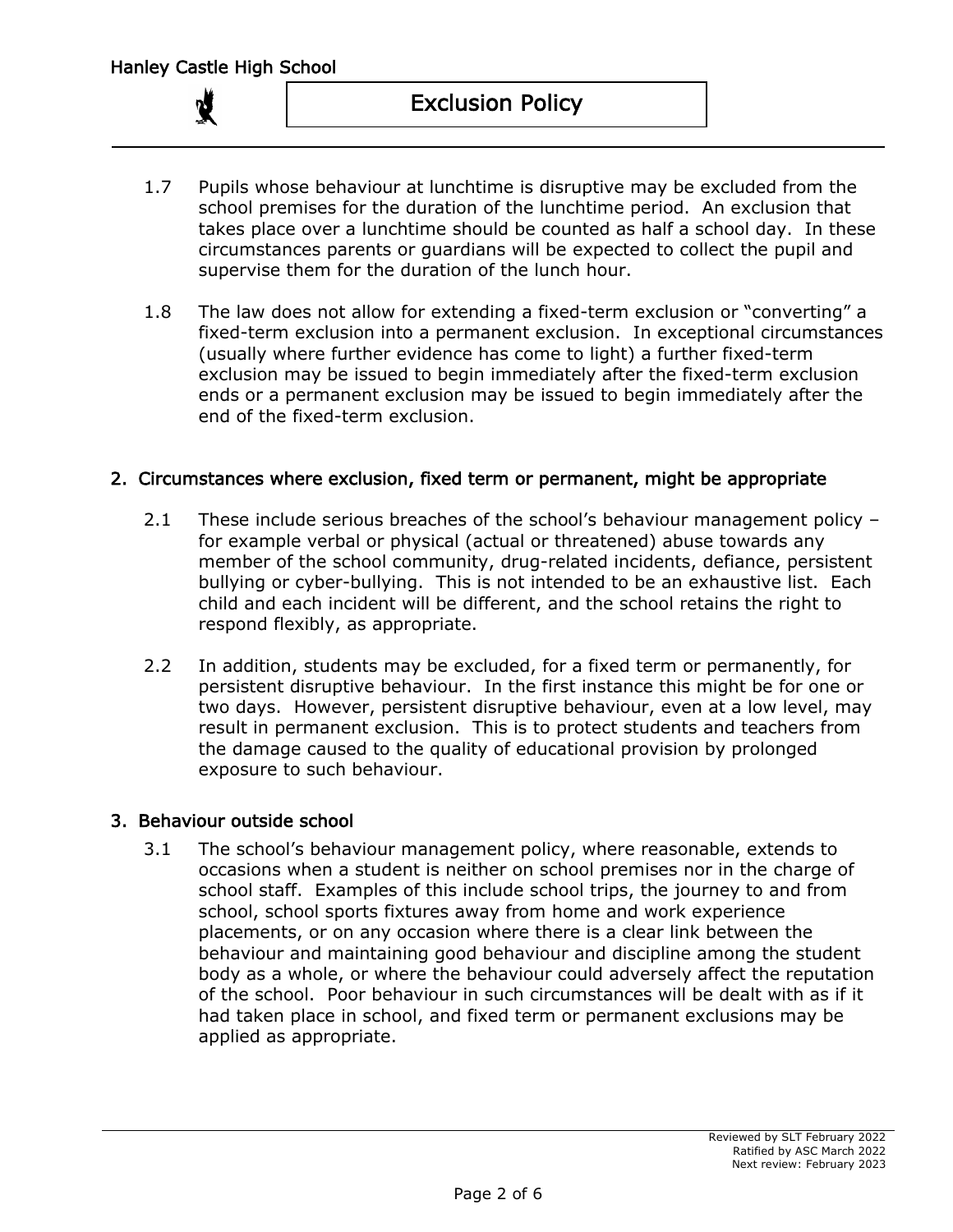3.2 The school's behaviour management policy also extends to cover provision at an offsite alternative provider.

## 4. Investigating incidents which might lead to an exclusion, fixed term or permanent

- 4.1 The decision to exclude a pupil must be lawful, reasonable, proportionate and fair. Before taking the decision to exclude, for a fixed term or permanently, the headteacher should:
	- Ensure that a thorough investigation has been carried out
	- Consider all the evidence available in connection with the incident
	- Allow and encourage the student concerned to give their version of events
	- Check whether there are mitigating circumstances (e.g. SEN / Looked After Children / bullying / racial or sexual harassment)
	- Consult others where appropriate (e.g. ASCL / LA / WASH)
	- Keep written records of the investigation (e.g. statements by the student / other students / members of staff).
	- Witness statements should be dated and signed, wherever possible.

## 5. The standard of proof required

- 5.1 The standard of proof to be applied by the headteacher is 'the balance of probabilities' – i.e. it is more likely than not that a fact is true – that the student did what he or she is alleged to have done.
- 5.2 However, the more serious the allegation, and thus the possible sanction, the more convincing the evidence substantiating the allegation needs to be.
- 5.3 In some cases this may extend to evidence of the student's past behaviour, if relevant to the present allegation.

#### 6. Students with disabilities or SENs

- 6.1 Hanley Castle High School has high expectations of the behaviour of all students. However, some children can exhibit challenging behaviours which are due, in part, to difficulties which need additional support from all professionals involved in their education.
- 6.2 The school reserves the right to use exclusion, fixed term or permanent, when dealing with poor behaviour by students with disabilities or SENs if there is a 'material' and 'substantial' reason for it, and where reasonable steps have been taken to implement strategies to prevent or manage the child's behaviour.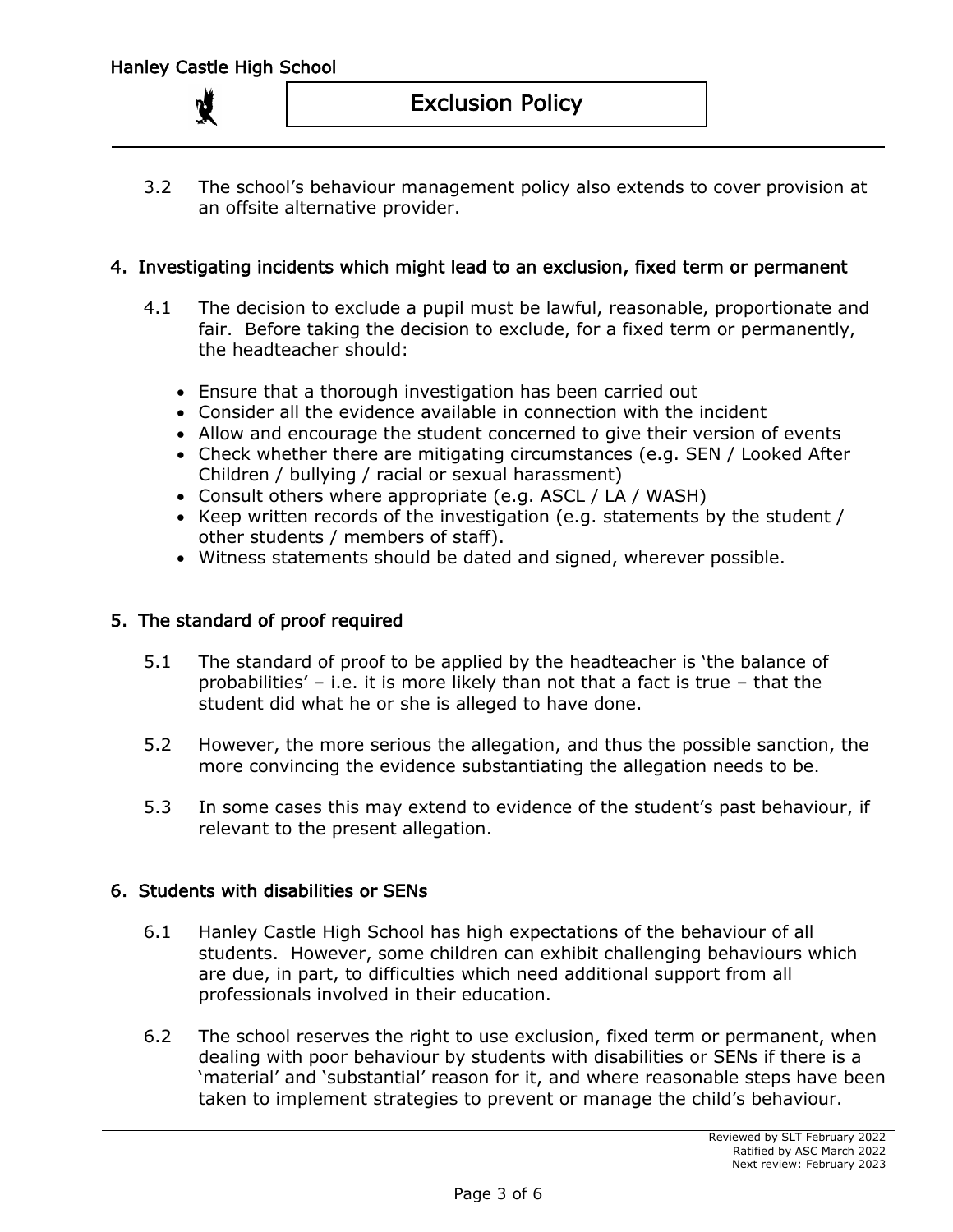Very careful consideration should be given to each child and each incident, and reasonable adjustments made to the length or the nature of the exclusion in order to ensure that the child is treated at least as favourably as a child without a disability or SENs.

# 7. Exclusion in the absence of the headteacher

7.1 Only the headteacher has the power to exclude. However, if the headteacher is not in school and unavailable for contact (for example if the headteacher is on jury service or off sick) the deputy headteacher (or assistant headteacher in charge in the absence of the deputy) may assume the power to exclude as "headteacher by virtue".

#### 8. Informing parents

8.1 Parents should be informed of an exclusion as quickly as possible – ideally on the same day in person or by phone, followed by a formal letter as soon as possible. The letter should follow DfE and LA guidelines.

#### 9. The school's obligation to provide education

- 9.1 This continues and must be met during a fixed period exclusion. Work should be set and marked by the student's subject teachers. The work can be posted home, sent by student post, posted online or collected by parents.
- 9.2 When a student is permanently excluded, work must be set by the school for the first five days of the permanent exclusion.
- 9.3 From the sixth day of the permanent exclusion it is the Local Authority's responsibility to provide suitable full time educational provision.
- 9.4 In the case of a looked after child, the school will work with the Local Authority to arrange alternative provision from the first day following an exclusion, fixed term or permanent.

#### 10.Sixth day provision

10.1 Where a student is given a fixed term exclusion of a duration of six days or longer, including consecutive fixed period exclusions totalling more than five days, the school will organise suitable full-time educational provision from and including the sixth day of the exclusion(s). Parents should be informed of this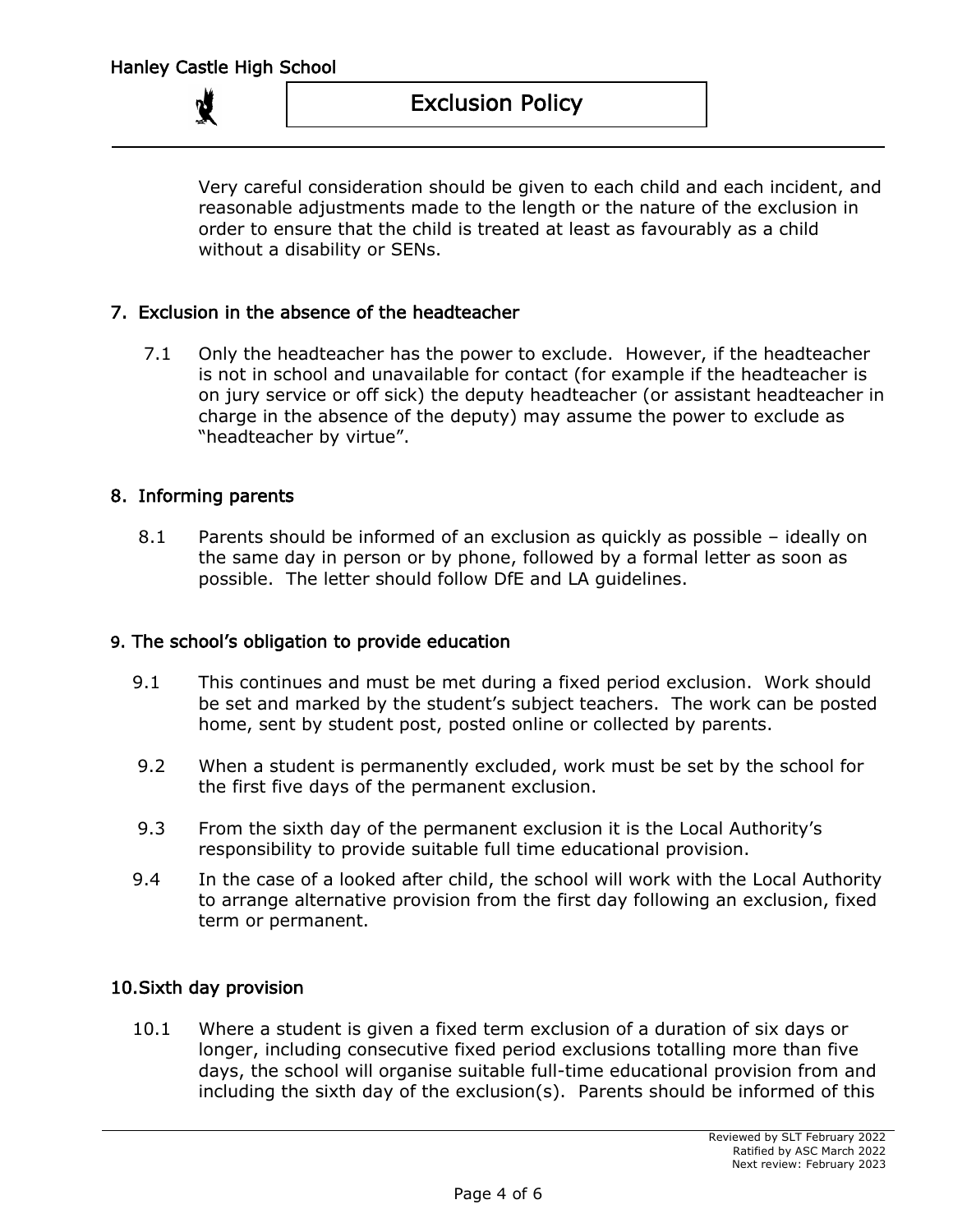in writing. It remains the responsibility of the school to set and mark work during this period.

## 11.Reintegration interviews

11.1 Following a fixed term exclusion, parent(s) and child will be invited to attend a reintegration interview to emphasise the importance of parents working with the school to take joint responsibility for their child's behaviour, and to discuss how behaviour problems can be prevented or addressed.

#### 12.The academy standards committee's role in reviewing exclusions

- 12.1 In the case of a fixed term exclusion which does not bring the pupil's total number of days exclusion to more than five in a term, the parent may make representations to the academy standards disciplinary committee (ASDC). However, the ASDC does not have the power to overturn the exclusion and it is not required to arrange a meeting with parents.
- 12.2 In the case of a fixed term exclusion of more than 5, but not more than 15 school days in one term (which does not bring the student's total number of days of exclusion to more than 15 in one term), the ASDC must convene a meeting within 50 school days after receiving notice of the exclusion, to consider the exclusion, but only if the parent requests such a meeting.
- 12.3 In the case of a fixed term exclusion of more than 15 days (or which brings the student's total number of days of exclusion to more than 15 in one term), the ASDC must convene a meeting between the  $6<sub>th</sub>$  and  $15<sub>th</sub>$  school day after receiving notice of the exclusion, to consider the exclusion.
- 12.4 Where an exclusion would result in a student missing a public examination or test there is a further requirement for an ASDC, so far as is reasonably practical, to consider the exclusion before the date of the examination or test. If it is not practicable for a sufficient number of members of the ASDC to consider the decision before the examination, a smaller sub-committee may be convened. Parents still have the right to make representations in this case.
- 12.5 Where a student is excluded for a fixed period of time, during which a public examination is scheduled, the school may, in any case, decide to allow them to attend for the examination at its discretion.
- 12.6 When considering whether to reinstate an excluded pupil (either fixed term or permanent), members of the ASDC should consider whether the decision to